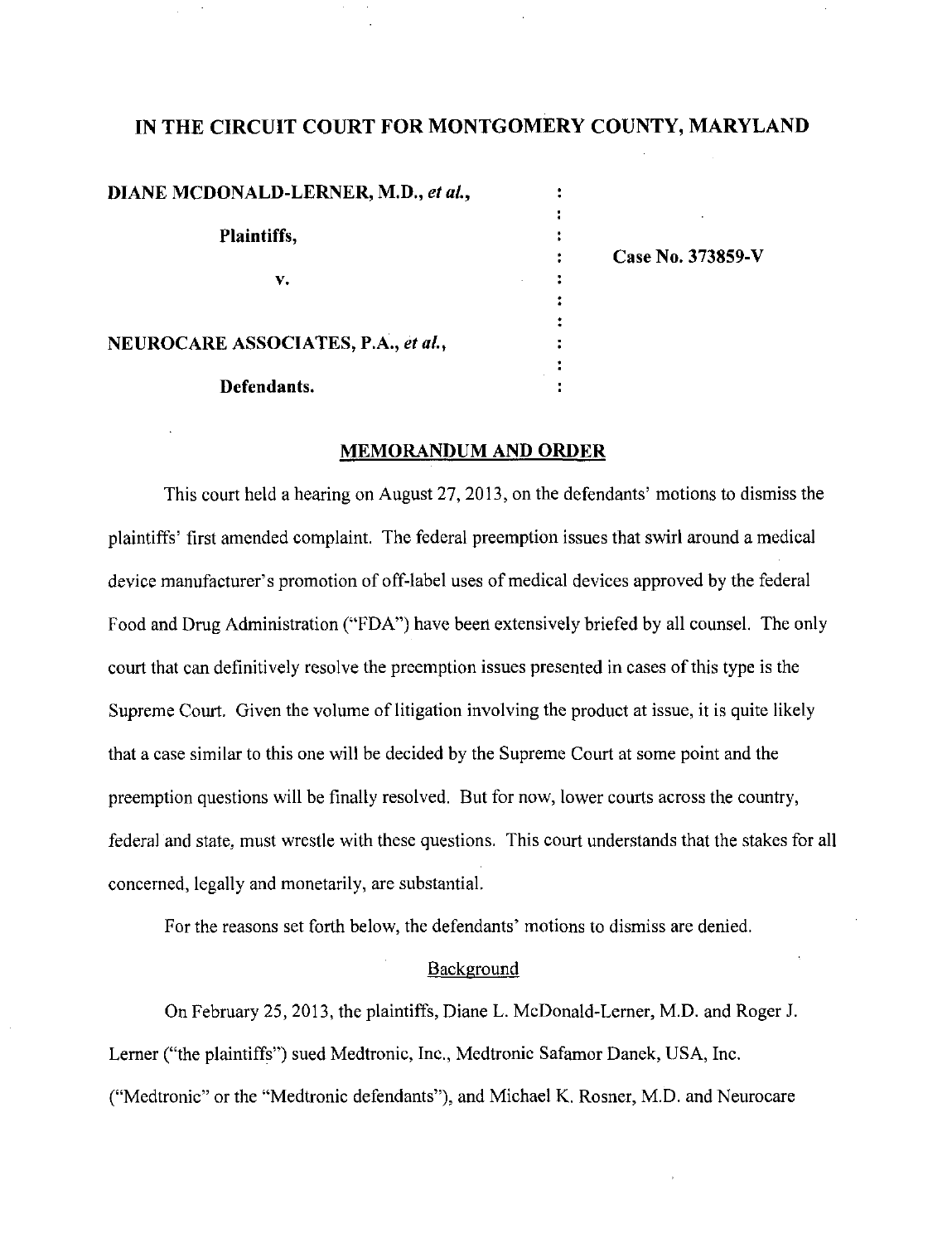Associated, P.A. ("the physician defendants"). An amended complaint was filed on March 21, 2013.

The crux of the case concerns spinal surgery performed on Dr. McDonald-Lerner on January 10, 2008, by Dr. Rosner at Holy Cross Hospital in Montgomery County, Maryland. According to the amended complaint, Dr. Rosner performed a posterior approach transforaminal lumbar interbody fusion using Infuse®, which is manufactured and distributed by the Medtronic defendants. The plaintiffs allege that Dr. Rosner used only the morphogenetic protein-2 component of this medical device and performed the surgery using a posterior approach, which was contrary to the FDA mandated product label. This off-label use-using the bone protein component only and performing the surgery through a posterior approach-the plaintiffs contend, resulted in a cystic growth on the L5-S1 disc, impinging on the nerve root, and an osteophyte complex at L5-S1, all of which resulted in severe injury and recurrent pain to Dr. McDonald-Lerner.

With respect to the Medtronic defendants, the plaintiffs have alleged four causes of action: strict liability - design defect; strict liability - failure to warn; negligence; and fraud. The physician defendants have been sued for medical malpractice - lack of informed consent, and Dr. Rosner also is sued for fraud.

The FDA, through its Premarket Approval Process ("PMA"), approved Infuse® as a Class III medical device. Generally speaking, a Class III medical device is the type of medical device that presents the greatest potential risk for injury or illness to the patient. 21 U.S.C. §  $360c(a)(1)(C)(ii)$ . Among other things, the PMA application must specify the intended use of the product. 21 U.S.C. § 360e(c)(2)(A)(iv). According to the amended complaint, surgery with this Class 111 medical device was approved by the FDA only for a single method of use, an anterior

 $\overline{2}$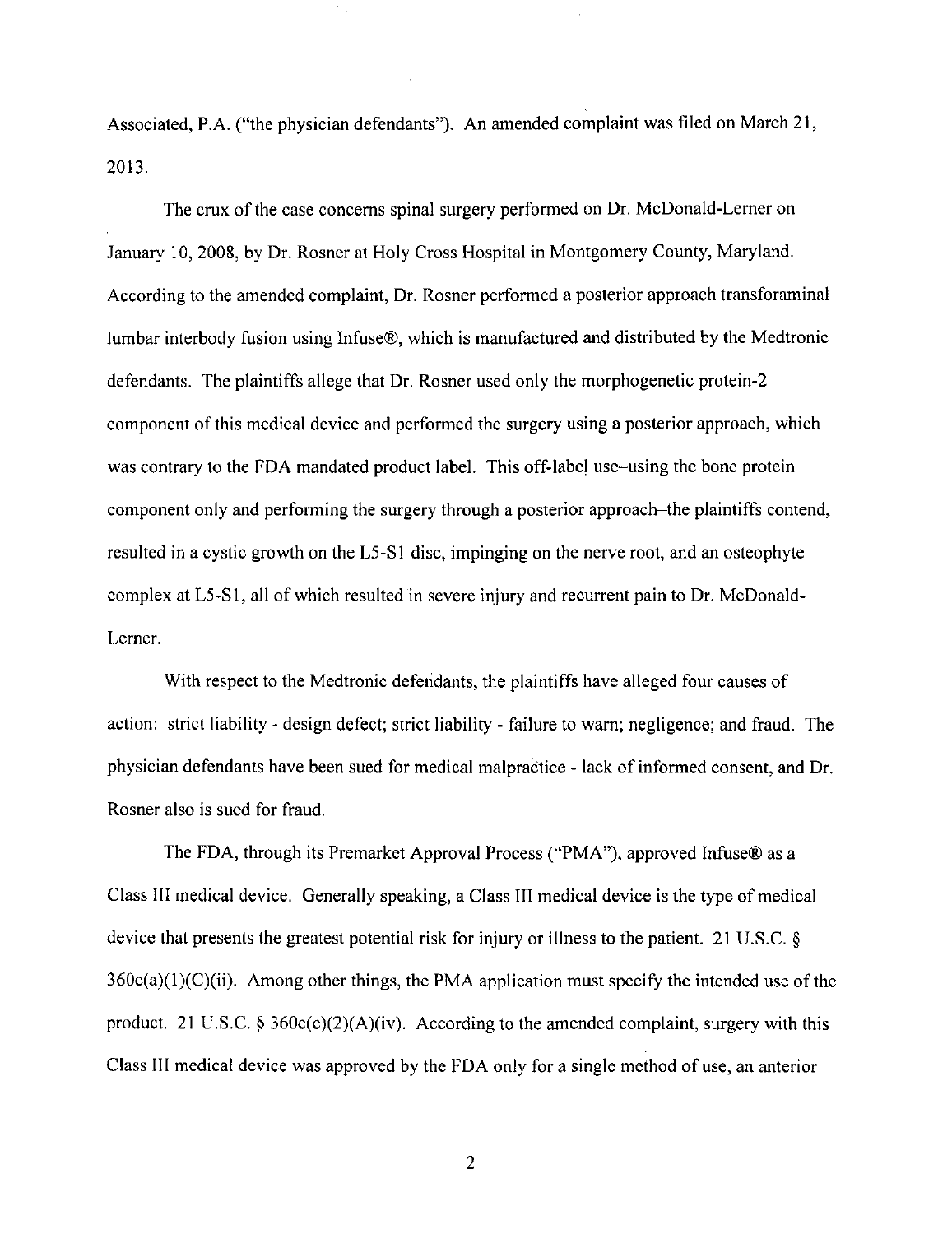(through the abdomen) lumbar approach. The June 2, 2002 FDA approval letter specifically provided in this regard: 'infuse® Bone Graft/LT-Cage Devices are to be implanted via an anterior open or anterior laparoscopic approach."

The plaintiffs also contend that the FDA approved Infuse® as a medical device only when all components were used together. Infuse<sup>®</sup> has three parts: first, a recombinant human bone morphogenetic protein-2; second, an absorbable collagen sponge; and third, an interbody fusion device (the "L-T Cage"). The approval letter from the FDA expressly refers to the product as "the Infuse® Bone Graft/L-T Cage Lumbar Tapered Fusion Device" five separate times. Similarly, the 2002 FDA labeling approved by the FDA stated, in describing the use of the product: "These components must be used as a system. The Infuse® Bone Graft component must not be used without the LT-Cage Lumbar Tapered Fusion Device component." (Emphasis in original). In other words, according to the plaintiffs, as evidenced by the FDA approval letter and FDA labeling requirements, the FDA approved the Infuse® as a medical device only as a whole, not its component parts, and this device was approved only for an anterior surgical procedure.

Infuse® has been the subject of considerable controversy. For example, the Department of Justice ("DOJ") took over two qui tarn lawsuits that had been filed against Medtronic in 2002 and 2003. It was alleged in these cases that between January 1, 1998 and April 30, 2003, Medtronic was actively promoting the off-label use of Infuse<sup>®</sup> and paying physicians to do so as well. On July 18, 2006, Medtronic entered into a settlement of these cases with the DOJ, agreeing to pay \$40 million to the United States Treasury to resolve claims filed against it under the federal False Claims Act, the Civil Monetary Penalties Act, and the Program Fraud Civil

<sup>&</sup>lt;sup>1</sup> Subsequently, the FDA approved minor changes to the labeling requirements on July 29, 2004 and March 9, 2007. These approved changes were based on supplemental requests submitted by Medtronic, none of which are relevant to this case.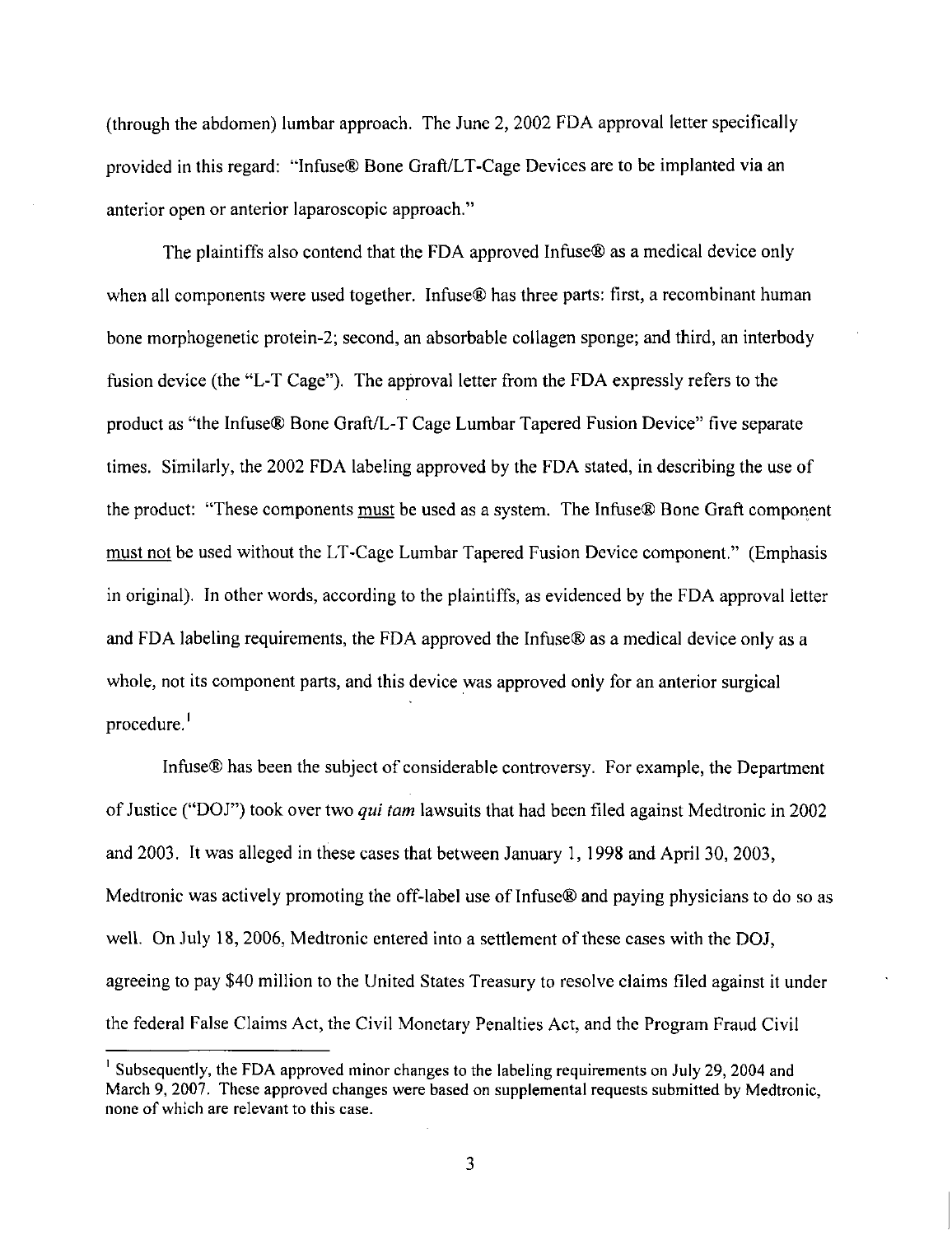Remedies Act. As part of this settlement, Medtronic also entered into a five-year "corporate integrity agreement," which required tighter internal controls and the reporting of any payments made to physicians to promote Infuse®.

According to the amended complaint, notwithstanding this settlement with the govemment, Medtronic confinued to actively promote the off-label use of Infuse® and continued paying physicians to promote off-label uses, as it had done in the past. As a result, it is alleged that the off-label use of Infuse® continued to increase, and, by 2011, off-label use constituted more than 90% of the total procedures using this medical device. Allegedly, Medtronic has continued to pay physicians millions of dollars to tout the benefits of off-label use of Infuse®,

In light of these events and emerging scientific data regarding adverse events from the off label use of Infuse®, on July 1, 2008, the FDA issued a written notice to physicians waming of the serious complications that resulted from the off-label use of Infuse®. Similar reports of adverse results from the off-label use of Infuse® were published in the September 2008 edition of The Spine Journal and the July 2009 edition of the Journal of the American Medical Association. In June 2011, The Spine Journal published a special edition that discussed the deficiencies in Medtronic's earlier clinical trials, Medtronic's failure to report adverse events, and the increased risk of patient complications from the off-label use by Infuse®.

## Medtronic Moves to Dismiss the Plaintiffs' Claims

On April 29, 2013, the Medtronic defendants moved to dismiss the amended complaint, contending that all of the plaintiffs' claims are expressly preempted by 21 U.S.C.  $\S$  360 $k$ (a), as construed by the Supreme Court in Riegel v. Medtronic, Inc., 552 U.S. 312 (2008), and impliedly preempted under Buckman Co. v. Plaintiffs' Legal Committee, 531 U.S. 341 (2001). The physician defendants joined this motion on May 16, 2013. With leave of court, the plaintiffs'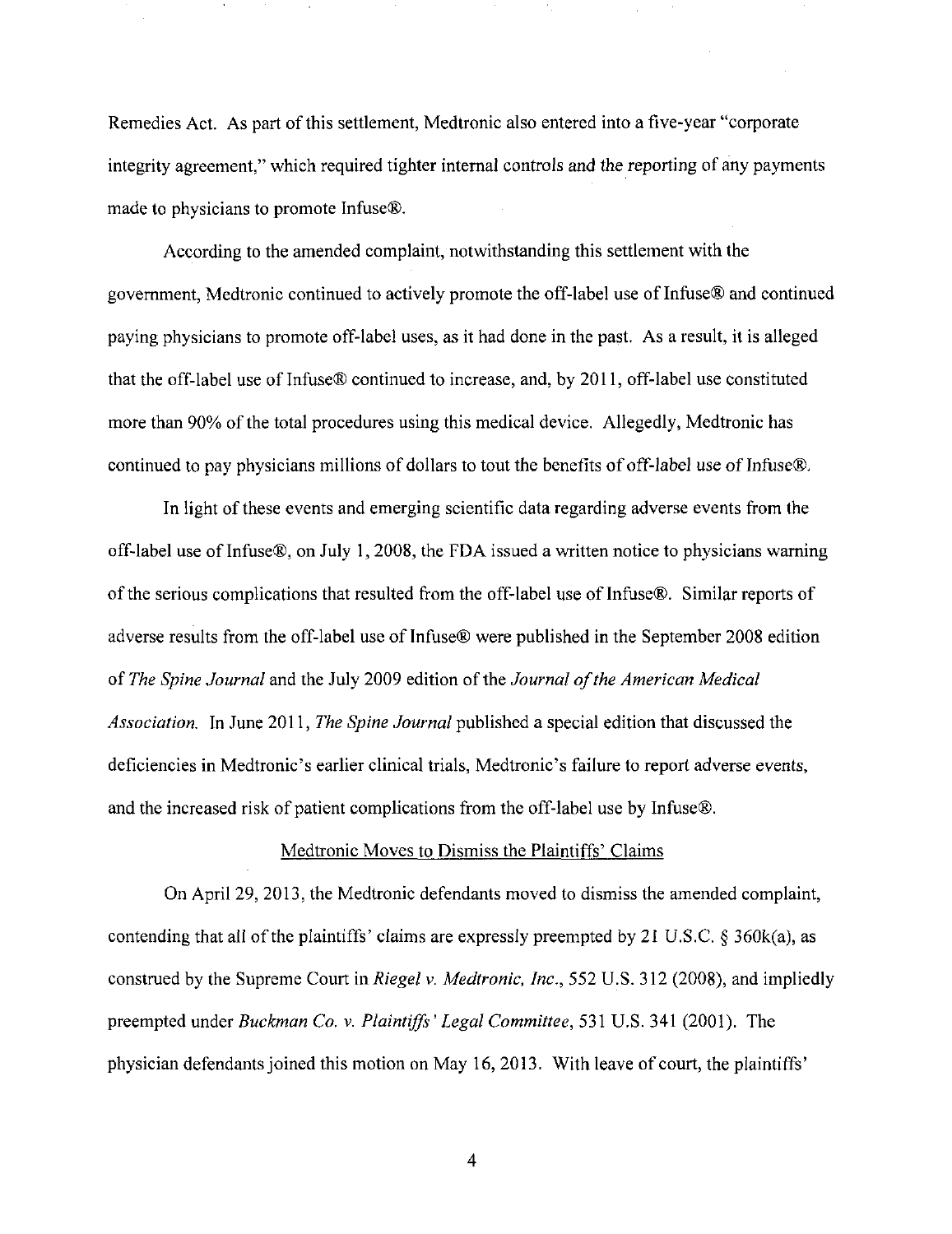opposition to the motions to dismiss was filed on June 17, 2013. Since that time, each side has regularly updated the court as new opinions came out, for or against dismissal based on federal preemption.

The reason for this deluge of court decisions is that this lawsuit is a by-product of nationwide litigation involving what is alleged to be the tremendous off-label use of Infuse® by physicians. The plaintiffs allege that this resulted from Medtronic's own aggressive promotion of Infuse® for off-label uses, off-label promotion by physicians to whom Medtronic paid millions in "fees," and the knowing concealment of adverse results from the use of the bone protein alone.

Physicians may use FDA-approved medical devices in any way they see fit, either onlabel or off-label. 21 U.S.C. § 396. This is because the states, not the federal government through the FDA, regulate the practice of medicine. See Buckman, 531 U.S. at 350. But, according to the amended complaint, medical device manufactures like Medtronic are prohibited by federal law from promoting off-label uses or paying physicians to tout off-label uses. Understandably, the defendants' vehemently disagree with most, if not all, of the plaintiffs' contentions.

The legal question as framed by the defendants is whether a state tort suit against a medical device manufacturer for any use of a device or any of its components, on or off-label, even if that use violates federal law, is expressly preempted by  $21^{\circ}$ U.S.C. §360k(a). This court believes that the defendants improperly framed the issue. According to the plaintiffs, and based on the allegations of the amended complaint, the real question presented is whether the Medtronic defendants, having received FDA approval of a specific medical device for a specific use under the label may nevertheless promote off-label uses, different than those approved by the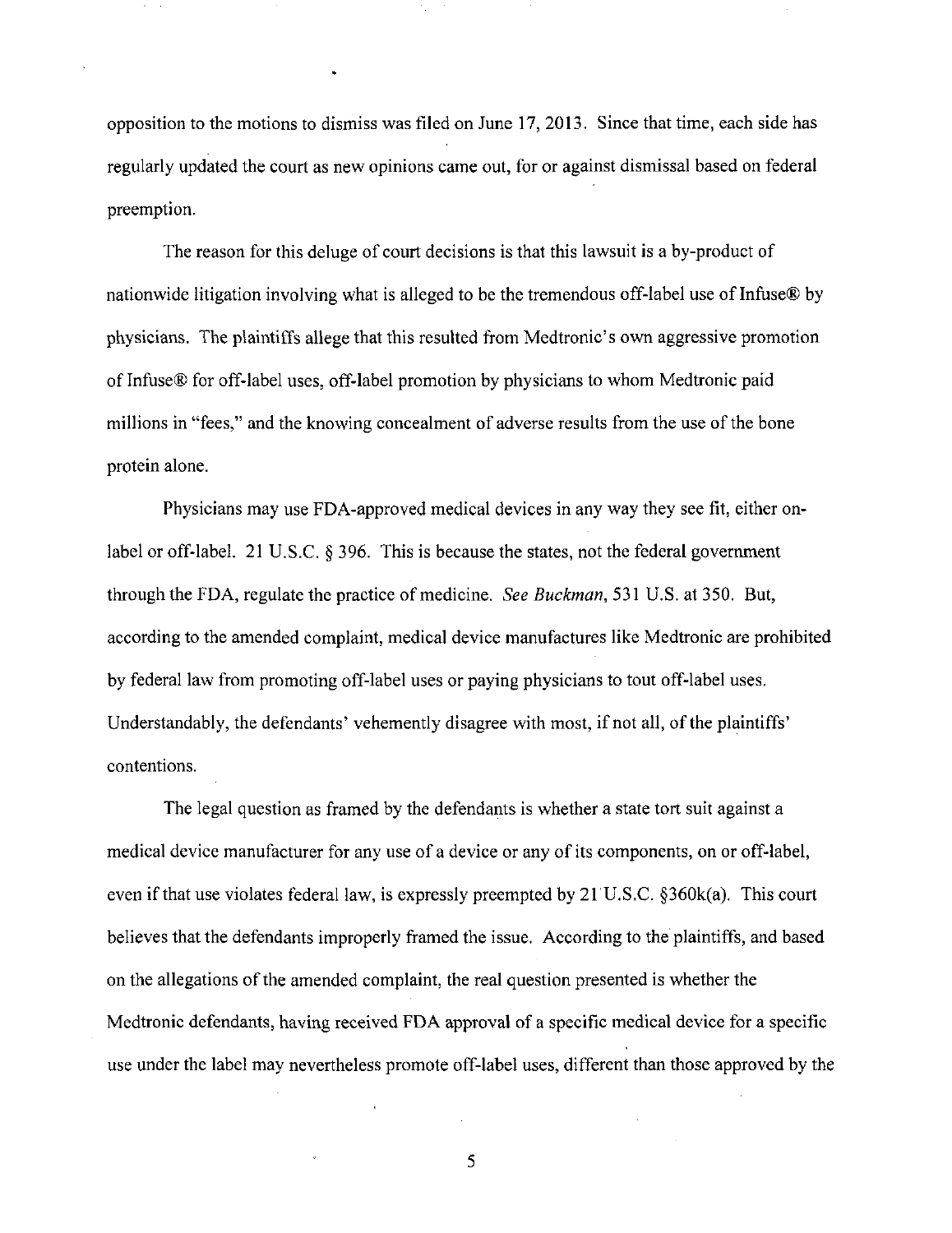FDA, but immunize themselves via the doctrine of preemption from state tort liability. This court believes not.

### Governing Legal Standards

In ruling on a motion to dismiss under Md. Rule 2-322(b), the court accepts as true all well-pled facts in the amended complaint and any reasonable inferences derived from those facts in a light most favorable to the non-moving party. Review at this juncture is cabined to the pertinent pleading and any documents attached to or incorporated into that pleading by reference. The court's objective at this point simply is to see whether relief can or cannot be granted on the basis of the facts alleged in the amended complaint as a matter of law. Converge Servs. Grp., LLC V. Curran, 383 Md. 462, 475 (2004); Kendall v. Howard County, 204 Md. App. 440, 446-47 (Md. Ct. Spec. App. 2012).

Boilerplate or conclusory allegations do not receive the benefit of this forgiving standard. RRC Northeast,LLC, v. BAA Maryland, Inc., 413 Md. 638, 644 (2010). "[A]ny ambiguity or uncertainty in the allegations bearing on whether the complaint states a cause of action must be construed against the pleader." Ronald M. Sharrow, Chtd. v. State Farm Mut. Auto. Ins. Co., 306 Md. 754, 768 (1986); cf. Berman v. Karvounis, 308 Md. 259, 265 (1987) ("what we consider are allegations of fact and inferences deducible from them, not merely conclusory charges"). A claimant still must allege sufficient facts to constitute a cause of action. Ver Brycke v. Ver Brycke, 379 Md. 669, 696-97 (2004); Scott v. Jenkins, 345 Md. 21, 27-28 (1997); see PAUL V. NIEMEYER & LINDA M. SCHUETT, MARYLAND RULES COMMENTARY 180 (3d ed. 2003) ("[A] pleading that fails to allege [legally sufficient] facts, or that fails to demand a particular form of relief, fails to fulfill the purposes of pleading.").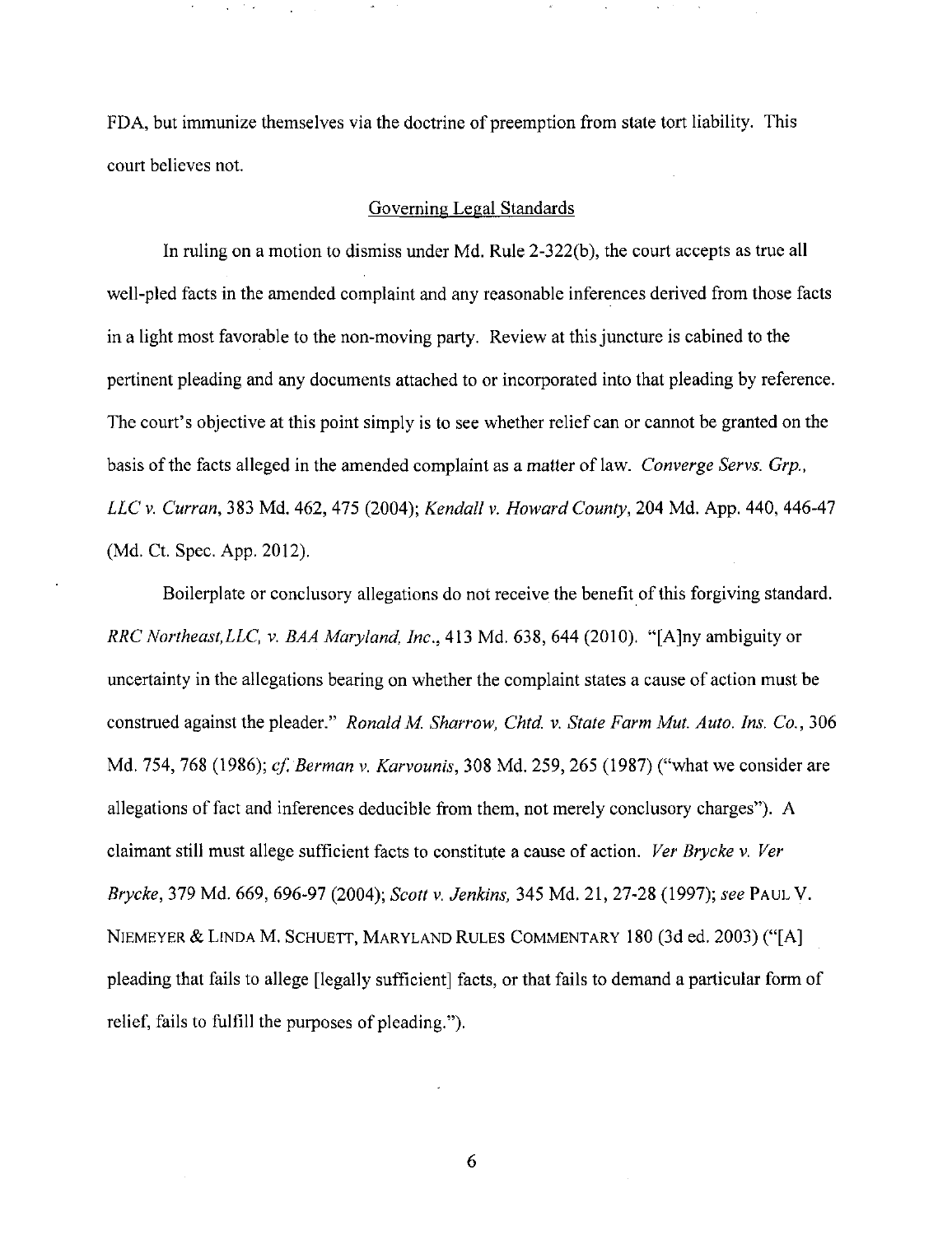#### Discussion

The premarket approval process for a Class III medical device under federal law is, and is intended to be, a rigorous process. Medtronic, Inc. v. Lohr, 518 U.S. 470, 477 (1996). After approval through the PMA process, the manufacturer cannot change the design, specifications, manufacturing process or labeling of the medical device without prior FDA approval. Riegel, 552 U.S. at 319, citing 21 U.S.C. § 360e(d)(6)(A)(i). By statute. Congress has made the policy decision to impose intense federal scrutiny on manufacturers before a medical device can enter the stream of commerce. This was, in part, in exchange for the preemption of certain types of state tort liability, if and when the device is used according to its labeling. Medical Device Amendments of 1976 ("MDA"), Pub. L. No. 94-295, 90 Stat. 539 (1976). As a consequence of this policy choice, effectuated by the FDA's pervasive regulatory authority over medical devices. Congress has decreed that no state "may establish or continue in effect" with respect to an FDAapproved medical device, any requirement "which is different from, or in addition to, any requirement applicable" under federal law. 21 U.S.C. § 360k(a).

The rules goveming express preemption in medical device cases were fundamentally established by two Supreme Court cases, Medtronic, Inc. v. Lohr and Riegel v. Medtronic, Inc. In *Lohr*, the product was alleged to have been defectively manufactured in violation of the specific manufacturing standards approved by the FDA. 518 U.S. at 492-96. The plaintiffs alleged that Medtronic, in defectively manufacturing the medical device, had violated Florida law on negligence and strict liability. *Id.* at 481. The Supreme Court held that this was a parallel state law claim and, as such, was not expressly preempted by 21 U.S.C. § 360k. The Court held: "Nothing in § 360k denies Florida the right to provide a traditional damages remedy for violations of common-law duties when those duties parallel federal requirements." Id. at 495.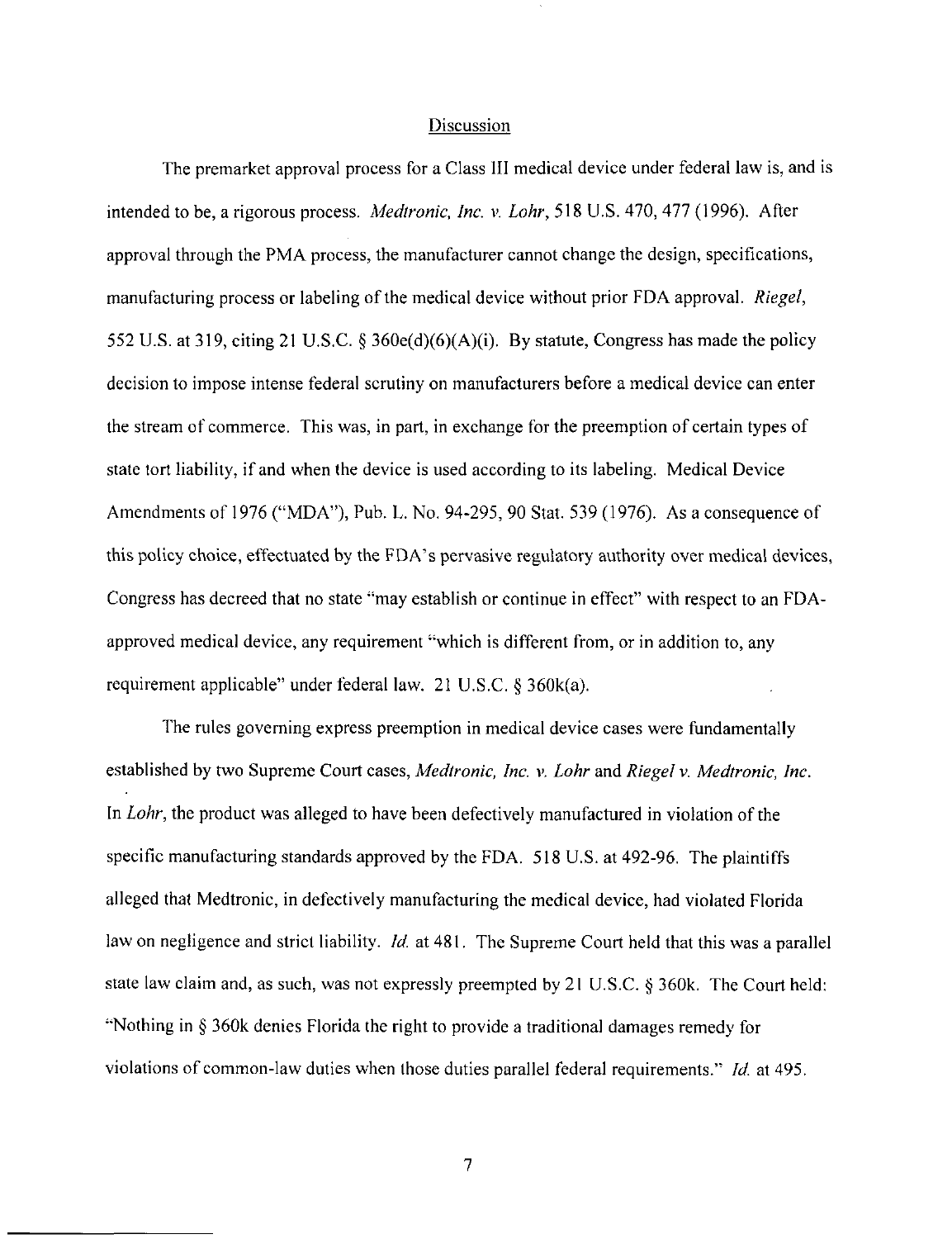The Court further held that "the Lohrs' common-law claims were not pre-empted by the federal label and manufacturing requirements." *Id.* at 501.

In Riegel, the Supreme Court again addressed express preemption as it pertains to medical devices. In that case, the plaintiff's physician used an approved medical device in a manner contrary to the warnings on the FDA approved label. 552 U.S. at 320. The plaintiffs sued Medtronic, contending that the device was designed, labeled and manufactured in a manner that violated New York law, and that these defects caused the harm. Id. at 320. Medtronic argued that the suit was expressly preempted because the plaintiffs sought to impose state requirements that differed from or added to the device-specific federal requirements. Id. at 321.

The Riegel Court began its analysis by considering whether the express preemption provision of the MDA was triggered because premarket approval was "substantially informed" by the FDA's regulations. Id. at 322. As the Court noted, the FDA regulations in question stated that state law is preempted "only when the Food and Drug Administration has established specific counterpart regulations or there are other specific requirements applicable to a particular device . . ." *Id.* at 322, quoting 21 C.F.R. § 808.1(d). Concluding that they did, the Court next addressed whether the plaintiffs' state law claims rely on any "requirement" of state law different from, or in addition to, federal law. 552 U.S. at 323. Although adhering to the Lohr parallel claim exception, Id. at 329, the Supreme Court in Riegel concluded that New York law added safety requirements to federal law and thus the plaintiffs' claims in Riegel were expressly preempted. *Id.* at 323-24.

The Supreme Court addressed implied preemption in Buckman. In that case, the plaintiffs sued a consulting company that had assisted the manufacturer in obtaining FDA approval for "orthopedic bone screws in the pedicles of their spine." 531 U.S. at 344. The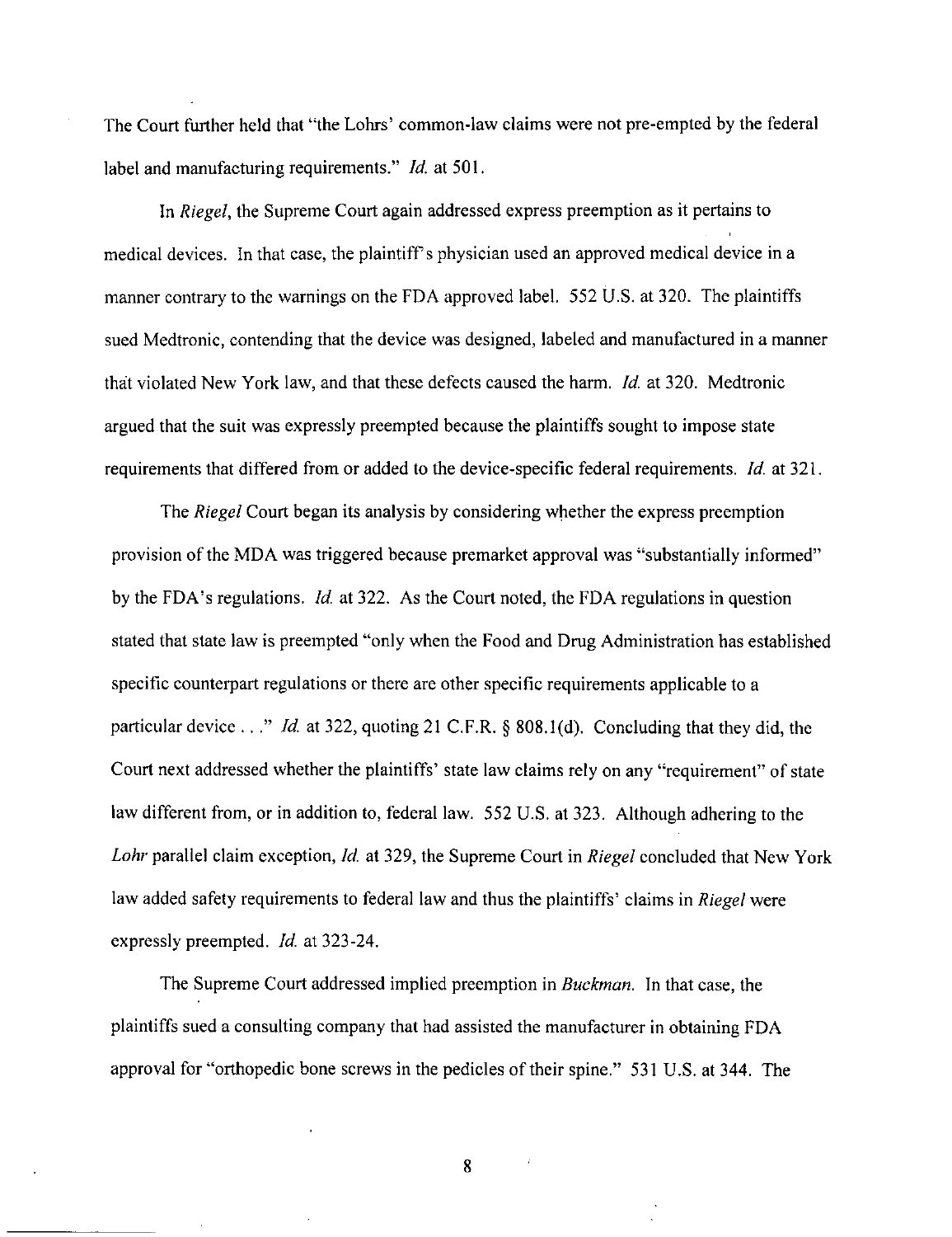plaintiffs contended that this consulting company made fraudulent representations to the FDA when it assisted the manufacturer in obtaining approval. *Id.* The plaintiffs sought damages under Pennsylvania law. Id.

Pertinent to Buckman, there is an express exception to the PMA process for products already on the market before the MDA's enactment in 1976. 21 U.S.C.  $\S 360e(b)(1)(A)$ . It was under this exception that the manufacturer sought to bypass the PMA process. *Buckman*, 531 U.S. at 345-46. On the third try, in 1986, it was successful. *Id.* at 346. The Supreme Court held "that the plaintiffs' state-law fraud-on-the-FDA claims conflict with, and are therefore impliedly pre-empted by, federal law." *Id.* at 348 (footnote omitted). The principle reason was that the plaintiffs' state law claims "inevitably conflict with the FDA's responsibility to police fraud" based on statements made to that agency. *Id.* at 350. This was because "the fraud claims" exist solely by virtue of the FDCA disclosure requirements" and "would not be relying on traditional state tort law that had predated the federal enactments in question." Id. at 352-53.

In summary, express preemption requires a two-step analysis. Has the FDA established requirements applicable to the particular medical device in question? If so, do the plaintiffs' state law tort claims require the manufacturer to do something different than that which is required by federal law? If the answer to both questions is yes, the claims are expressly preempted. Riegel, 552 U.S. at 321-22. Section 360k, therefore, ordinarily shields a manufacturer from tort liability under state law as long as the manufacture has complied with federal law in connection with an approved medical device.<sup>2</sup> Further, state law claims that seek

9

 $\bar{\bar{z}}$ 

<sup>&</sup>lt;sup>2</sup> A Fourth Circuit decision, Walker v. Medtronic, Inc., 670 F.3d 569 (4th Cir. 2012), is inapposite. As the majority opinion noted: "In light of Walker's concession that the device was designed, manufactured and distributed in compliance with the terms of its premarket approval, given by the Food and Drug Administration ('FDA') as required under the MDA, however, we are compelled to affirm." 670 F.3d at 571. In this case, quite the opposite is alleged.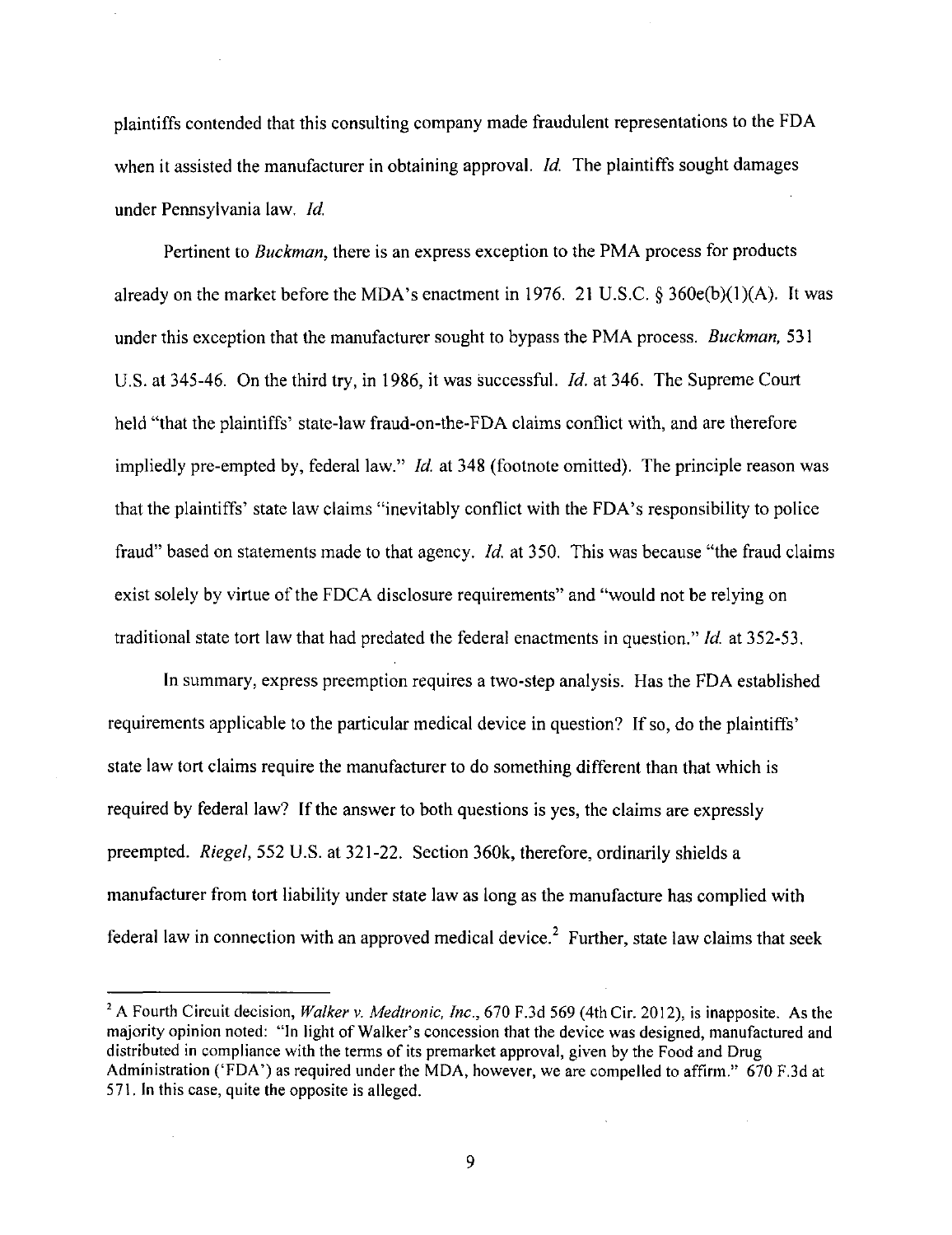only to enforce federal law, without more, are impliedly preempted under *Buckman*. 531 U.S. at 352-53.

Each side in this preemption dispute has cited to the court cases which unquestionably support its positions. The defendants rely heavily on medical device cases in which they have prevailed on dismissal motions, such as Caplinger v. Medtronic, Inc., 921 F. Supp. 2d 1206 (W.D. Okla. 2013). The court in Caplinger, in dismissing the complaint without leave to amend, specifically rejected the plaintiff's argument that Medtronic's promotion of off-label uses of Infuse® was not preempted. Id. at 1217-18.

Reasoning similar to that of *Caplinger* has been used by a number of courts to hold that state law claims, similar to those raised in this case, are preempted. See, e.g., Dawson v. Medtronic, Inc., No. 3:13-cv-663-JFA, 2013 WL 4048850, at \*1 (D.S.C. Aug. 9, 2013):<sup>3</sup> Houston V. Medtronic, Inc., No. 2:13-cv-l679-SVW-SH, 2013 WL 3927839, at \*1 (CD. Cal. July 30, 2013); Harris v. Medtronic, Inc., No. RG12-636341, 2013 WL 4011624, at \* 1 (Cal. Super. Ct. Aug. 1, 2013); Wendt v. Bernstein, No. 12L1149, 2013 WL 3199361, at \*1 (Ill. Cir. Ct. June 24, 2013) (claims regarding off-label uses of Infuse® were preempted); Lawrence v. Medtronic, Inc., No. 27CV131197, 2013 WL 4008821, at \*1 (Minn. Dist. Ct. Aug. 7. 2013).<sup>4</sup>

The plaintiffs rely on cases going in the other direction, generally holding, on various grounds, that the complaints at issue in those lawsuits sufficientiy alleged parallel claims under

<sup>&</sup>lt;sup>3</sup> Largely following the reasoning of *Caplinger*, the court in *Dawson* also specifically held that claims arising out of Medtronic's off-label promotion of Infuse® were preempted.

 $^4$  The defendants also cite to the decision of a member of this court, which granted their motion to dismiss. McCormick v. Medtronic, Inc., No. 368532-V (Md. Cir. Ct. Apr. 19, 2013). That case currently is on appeal to the Court of Special Appeals. Respectfully, I decline to follow the trial court ruling in McCormick. See Baltimore Police Dep't v. Cherkes, 140 Md. App. 282, 300-301 (Md. Ct. Spec. App. 2001).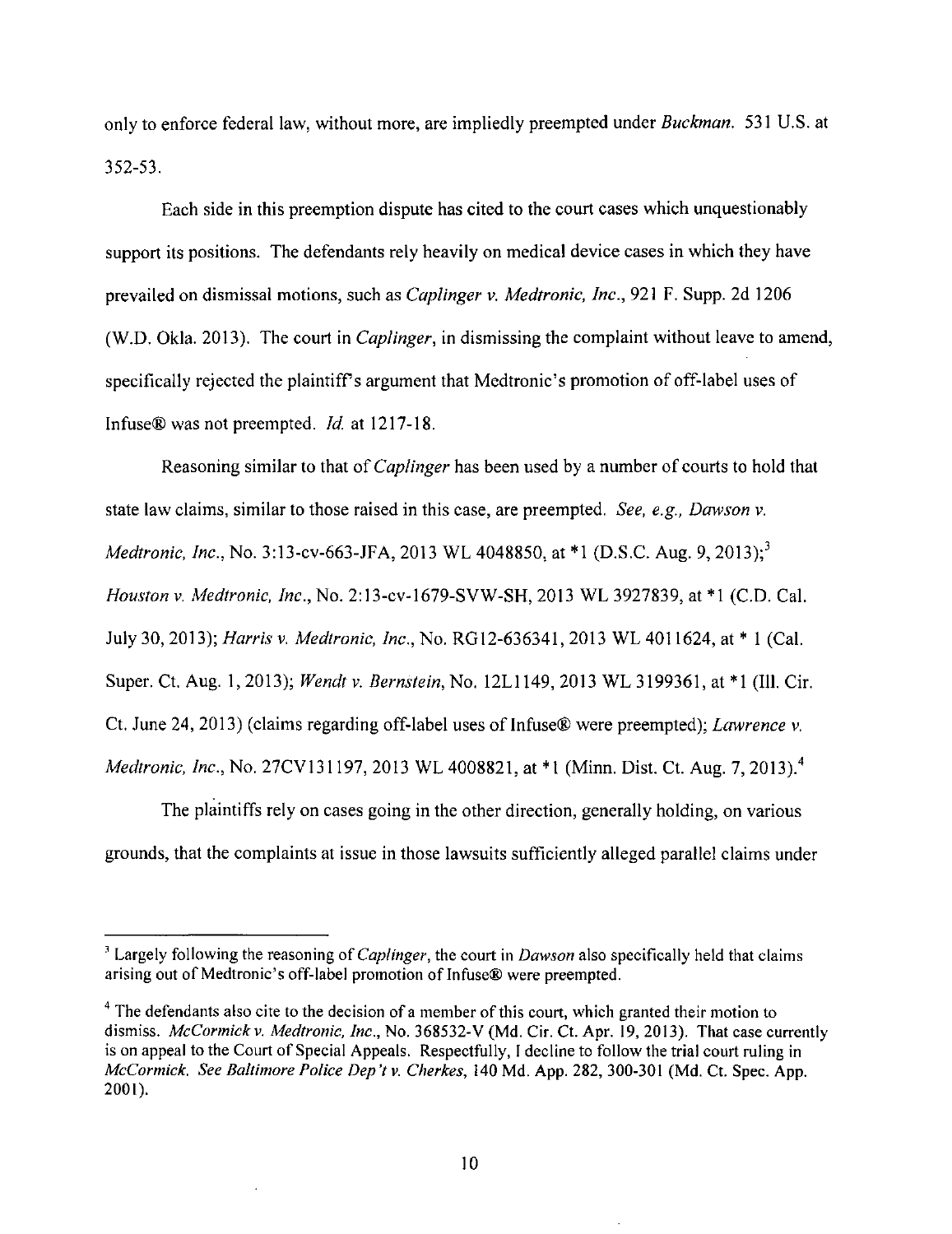Riegel<sup>5</sup> and avoided implied preemption under Buckman. See, e.g., Stengel v. Medtronic Inc., 704 F.3d 1224 (9th Cir. 2013) (en banc) (failure to wam claims not preempted); Bausch v. Stryker Corp., 630 F.3d 546 (7th Cir. 2010) (manufacturing defect claim not preempted); Riley v. Cordis Corp., 625 F. Supp. 2d 769 (D. Minn. 2009) (stating, in dicta, that the promotion of offlabel uses by the manufacturer might escape preemption); *Howard v. Zimmer*, *Inc.*, 299 P.3d 463 (Okla. 2013) (negligence claims are parallel and not preempted); Cornett v. Johnson & Johnson, 48 A.3d 1041 (N.J. 2012) (claims alleging promotion of off-label uses not preempted); Sanda v. Medtronic, Inc., No. 13L000305 (Ill. Cir. Ct. July 18, 2013) (off-label promotion claims regarding Infuse® not preempted); Messner v. Medtronic, Inc., 39 Misc.3d 1213(A) (N.Y. Sup. Ct. Apr. 9, 2013) (negligence in manufacturing process claim not preempted).

The most recent decision in this area is Ramirez v. Medtronic, Inc., No. CV-13-00512- PHX-GMS, 2013 WL 4446913, at \*l (D. Ariz., Aug. 21, 2013). This court considers the analysis of Ramirez to be the most cogent of any of the cases cited by the parties or reviewed by the court. This court agrees with the decision in Ramirez and finds it applicable to the plaintiffs' complaint in this case.

The gist of the plaintiffs' claim is that Dr. McDonald-Lerner was injured by an off-label use of "the Infuse® Bone Graft/L-T Cage Device," and that the injuries proximately resulted from Medtronic's practice of promoting such use and making false statements about, or

<sup>&</sup>lt;sup>5</sup> The Supreme Court in *Riegel* was very careful to note that its decision in that case did not control socalled parallel claims because this argument was not properly presented for review. 552 U.S. at 330.

<sup>&</sup>lt;sup>6</sup> The defendants correctly point out that the question of preemption under federal law was not presented in Howard, because the Tenth Circuit certified only the state law issue to the Supreme Court of Oklahoma. 299 P.3d at 465. Nevertheless, the analysis of the Supreme Court of Oklahoma in Howard clearly suggests that a state law negligence claim based on a violation of a state statute would not be preempted. Id. at 470-73. The Court stated after discussing parallel claims: "We align ourselves with those jurisdictions which would allow a negligence per se claim to proceed." Id. at 472-73 (footnote omitted).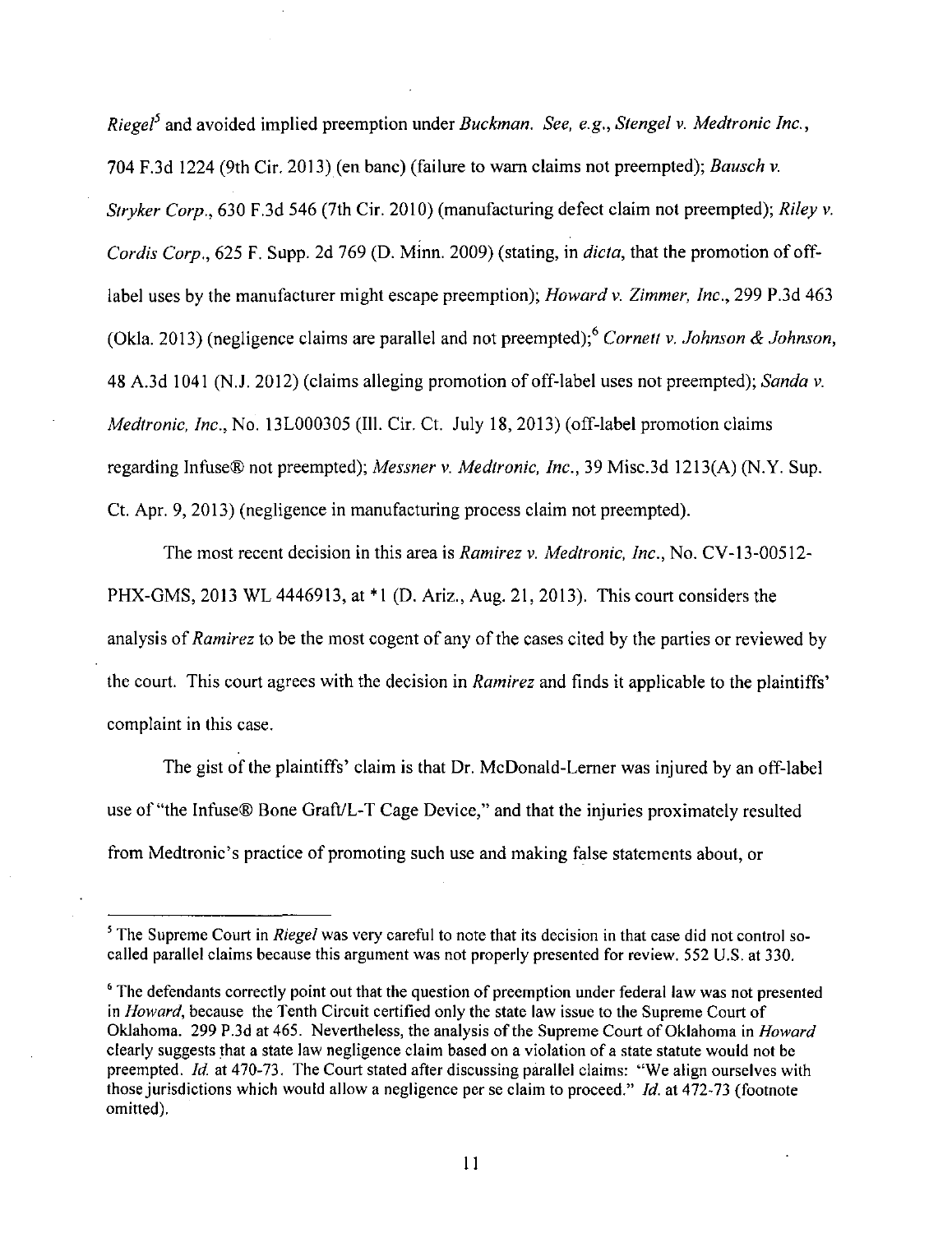concealing or minimizing, adverse results that were occasioned by that off-label use. In a sense, the plaintiffs say, the Medtronic defendants misbranded Infuse® because they advertised it in a manner inconsistent with the PMA. "The manufacturer may not tell the FDA that its device should be used only in a certain set of procedures, and then encourage physicians to use the device [or only a portion of the device] in other procedures." Ramirez, 2013 WL 4446913, at  $*9$ .

There is no legitimate federal concern with state judges or state juries meddling with the decisions of the FDA when the state law claims, as alleged in this case, arise "out of a use that has not been reviewed by the FDA but has been promoted by the manufacturer." Ramirez, 2013 WL 4446913, at \*10. In other words, preemption under § 360k is not even an issue because the PMA for "the Infuse® Bone Graft/L-T Cage Device" does not establish device-specific requirements for the bone protein alone and without the LT-Cage, or the implantation of any or all of the device through a posterior approach. Further, the PMA does not allow Medtronic to actively promote a medical device or use by physicians in a manner inconsistent with the FDA's labeling requirements. In short, there is no basis for preemption under  $\S 360k(a)$  under the first prong of Riegel. The second prong of Riegel also is inapplicable because there is no federal warning label to analyze regarding use of the bone protein alone. The 2002 FDA-approved label in fact says otherwise.

Even if the foregoing analysis is incorrect, the court concludes that the amended complaint alleges parallel claims sufficient to escape preemption under Lohr and Riegel. Nothing in the amended complaint would require the Medtronic defendants to do something different from or in addition to federal law. As a consequence, there is no express preemption. See Ramirez, 2013 WL 4446913, at \*13 n.10. The permissibility of parallel claims was established in Lohr, 518 U.S. at 495, and reaffirmed in Riegel, 552 U.S. at 330.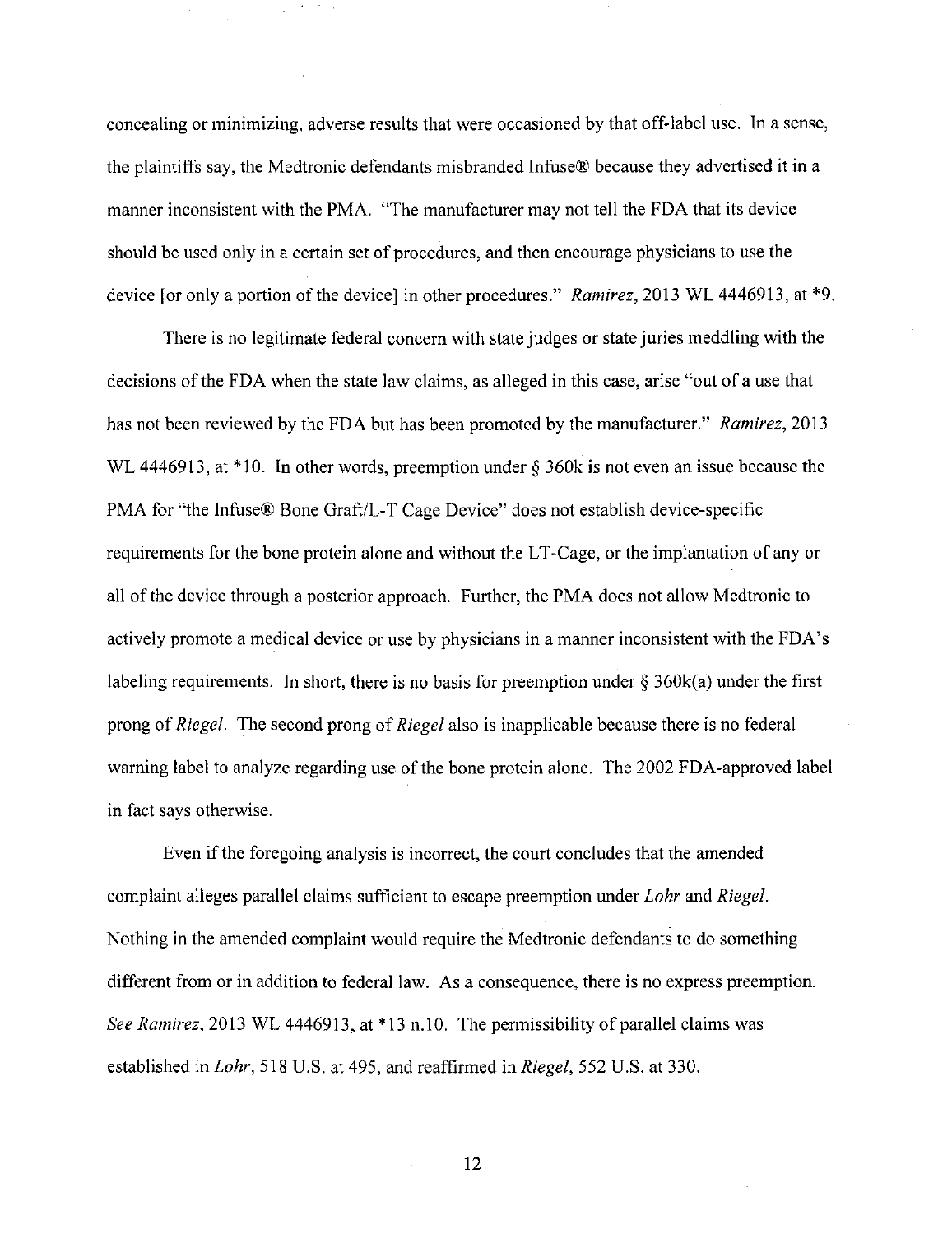Further, there is nothing in the amended complaint that runs afoul of *Buckman*. All of the claims pled are based on established Maryland law.<sup>7</sup> None turn solely on violations of federal law, as was the case in *Buckman*, 531 U.S. at 353; see Riley, 625 F. Supp. 2d at 776-77. Although a state court will have to interpret federal law in cormection with assessing the plaintiffs' state law claims, such does not mean that these claims are impliedly preempted. See Stengel, 704 F.3d at 1232-35.

The defendants contend vehemently that there is nothing illegal or improper about offlabel uses, or the promotion of off-label uses, of FDA approved medical devices. For this proposition they rely heavily on a decision by the Second Circuit, United States v. Caronia, 703 F.3d 149 (2d Cir. 2012). The defendants read way too much into that decision and, in any event, the court respectfully declines to follow the reasoning of the two-judge majority in that case.

The defendant in that case, Alfred Caronia, was convicted of conspiring to introduce a misbranded drug into interstate commerce in violation of 21 U.S.C. § 331(a). Caronia, 703 F.3d at 152. Caronia was a pharmaceutical representative of a drug manufacturer. *Id.* at 155-56, He actively promoted a drug, Xyrem, for off-label use by arranging "speakers programs" and paying the "speakers" to tout the off-label uses of Xyrem to other physicians during those programs. Id. at 156. The defendant did not himself answer questions or tout the off-label use of the drug, but referred interested parties to the paid physicians who he knew or expected would do so. Id. Although acknowledging that the govemment had regularly obtained convictions against both pharmaceutical companies and their representatives for misbranding based on off-label

 $^7$  There may be an implied preemption issue as to the implied consent claim pled in count I, which is only against Dr. Rosner. The Court of Appeals did not recognize this cause of action until after the enactment of the MDA in 1976. See Sard v. Hardy, 281 Md. 432 (1977). There also may be a legal defense based on § 396, However, neither of these issues was discussed in Dr. Rosner's brief in support of his motion to dismiss. Ordinarily, a court is not required to address an argument that is not sufficiently set forth in a party's brief. The reasons for this are many. See Frederick v. Corcoran, No. 370685-V (Md. Cir. Ct. Aug. 14, 2013). The court declines to address these issues at this time.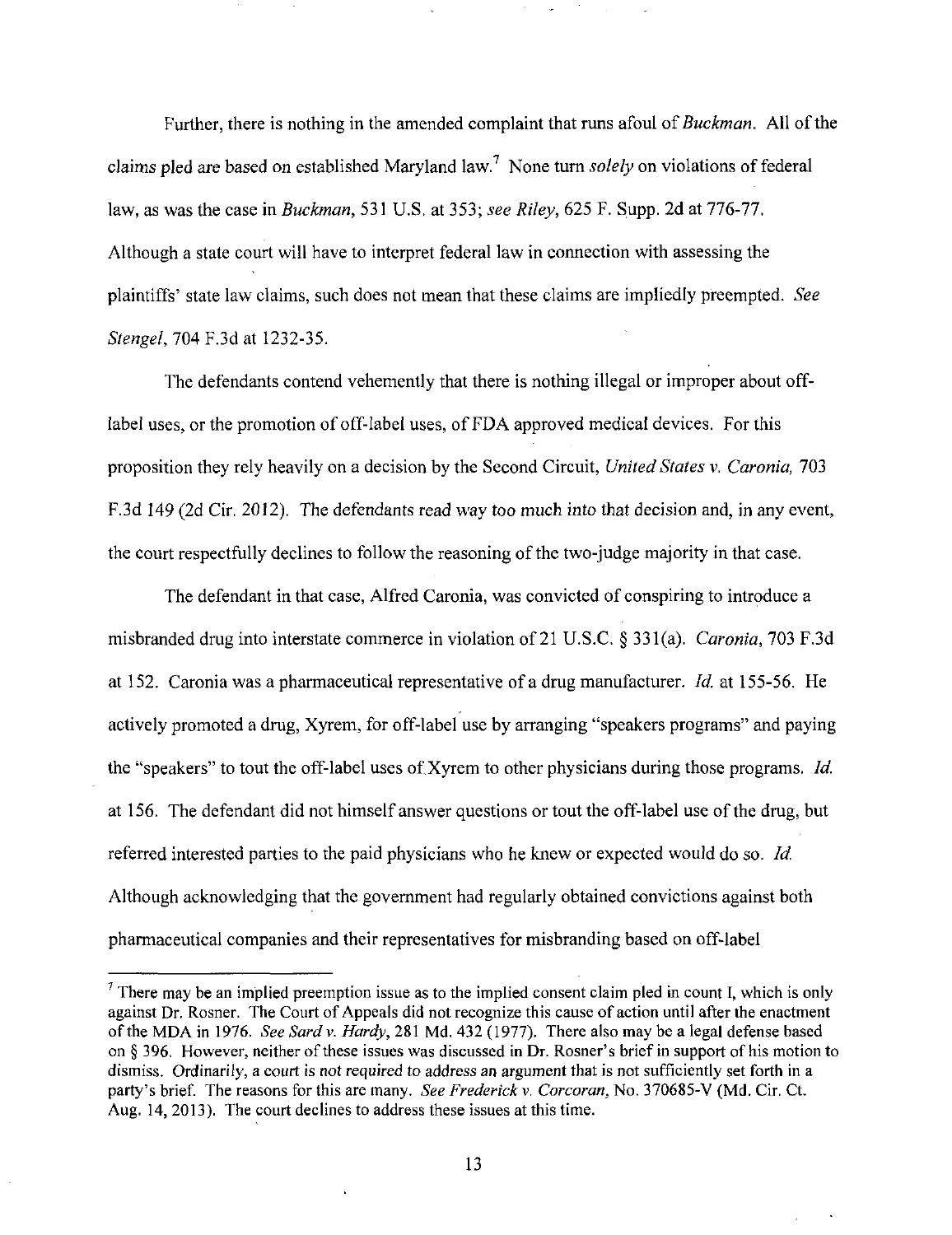promotion, id. at 154, two judges of the appellate panel concluded that this particular prosecution violated the defendant's rights under the First Amendment, based largely on how the govemment tried the case to the jury. *Id.* at 160-63. In a novel and unprecedented holding, the two judge panel stated: "We construe the misbranding provisions of the FDCA as not prohibiting and criminalizing the truthful off-label promotion of FDA-approved prescription drugs." Id. at 168.

As noted by the dissent, the majority's view was ill-considered and effectively would gut the FDA's labeling regulations and premarket approval process for drugs [and medical devices] for specific uses. Id. at  $170-180$  (Livingston, J., dissenting). But even if the two-judge majority is correct, its holding is limited to criminal prosecutions. Similar first amendment concems do not apply to civil cases. Id. at 177.

This court agrees with the dissenting judge in *Caronia*. It is unfathomable that Congress authorized the FDA to approve and limit the sale and distribution of dmgs and medical devices for specific purposes, under specific conditions, and impose stringent premarket approval and subsequent labeling requirements, setting out those purposes and other conditions of approved use, but yet allow manufacturers and their representatives to ignore those same requirements with impunity by touting off-label uses to physicians. If that is true, the federal regulatory scheme and approval process established by Congress is a complete waste of time. This court cannot fathom that this result was intended by Congress. Cf. Lohr, 518 U.S. at 487 (rejecting Medtronic's construction of this very statute as such would "have the perverse effect of granting complete immunity from design defect liability to an entire industry that, in the Judgment of Congress, needed more stringent regulation"); Bausch, 630 F.3d at 549-50 ("The idea that Congress would have granted civil immunity to medical device manufacturers for their violations of federal law that hurt patients is, to say the least, counter-intuitive.").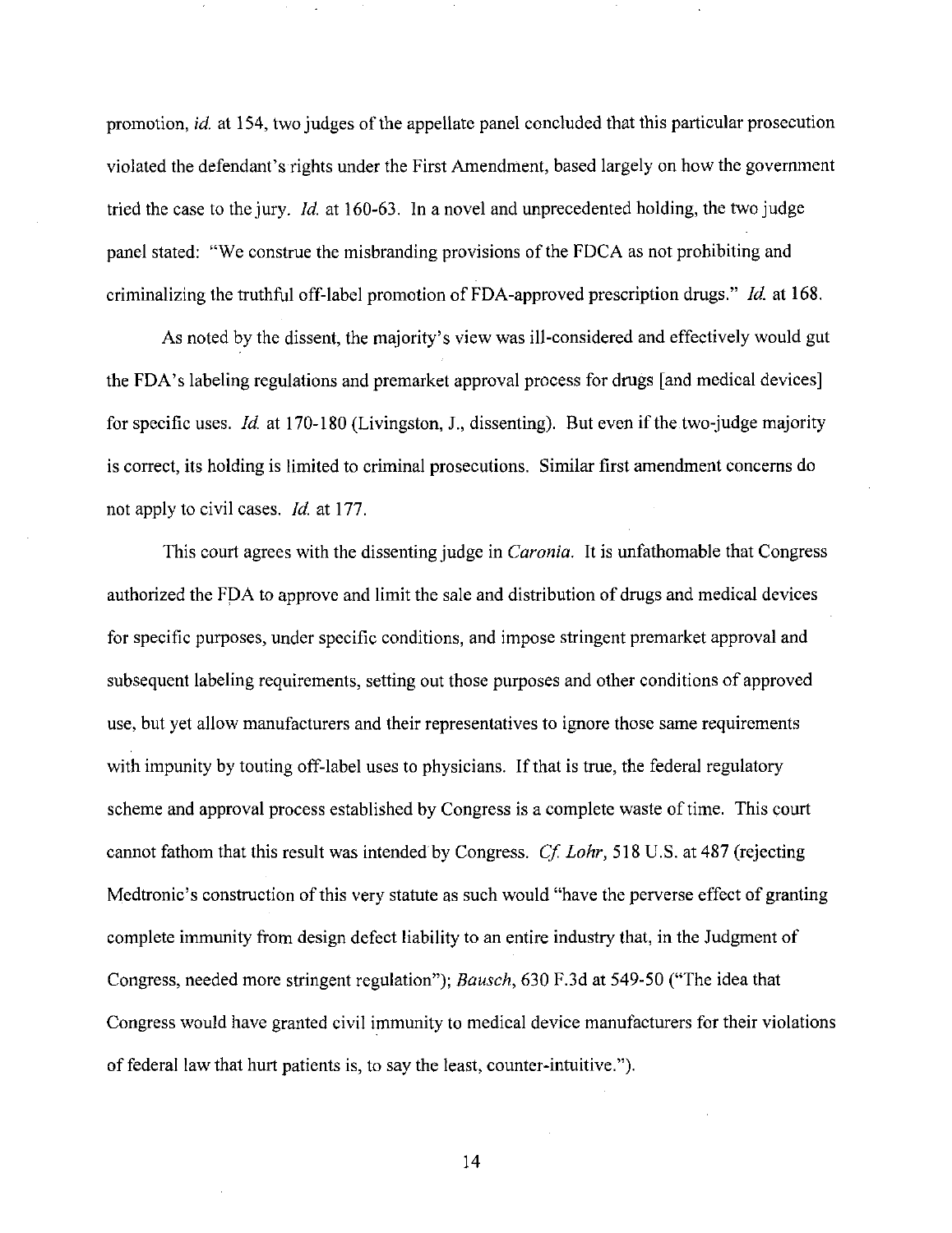The defendants also challenge the amended complaint as being insufficiently pled in certain respects. Counts II and III of the amended complaint, allege causes of action for strict liability, both for failure to wam and for design defect. Both theories are well settied in Maryland. See Owens-Illinois, Inc. v. Zenobia, 325 Md. 420, 432-33 (1992); Klein v. Sears, Roebuck & Co. 92 Md. App. 477, 484-88 (Md. Ct. Spec. App.), cert denied, 328 Md. 447 (1992), Simpson v. Standard Container Co., 72 Md. App. 199, 203-04 (Md. Ct Spec. App.), cert, denied, 311 Md. 286 (1987). All of the necessary elements for both theories of recovery are properly pled in the amended complaint. Further, the court is not convinced at this juncture that the Court of Appeals would apply Comment k to  $\S$  402A of the Restatement (Second) of Torts<sup>8</sup> ("unavoidably unsafe products") to circumstances like those alleged in this case. See Miles Labs., Inc. v. Doe, 315 Md. 704, 715-32 (1989) (blood products, are the quintessential type of Comment k product, which the Court of Appeals adopted in Maryland as part of our law on strict product liability). This issue is barely touched upon in the parties' briefs, which have focused on preemption. Any party is free to re-raise the issue (Comment k) if there is something new to say or there is something further for the court to consider.

The defendants also challenge the legal sufficiency of the plaintiffs' allegations of fraud in Count V. The elements of actionable fraud have been set forth many times by Maryland's appellate courts and need not be repeated. See, e.g., Hoffman v. Stamper, 385 Md. 1, 28 n.12 (2005); Tufts v. Poore, 219 Md. 1, 10-12 (1959); Appel v. Hupfield, 198 Md. 374, 378-79 (1951); Bocchini v. Gorn Management Co., 69 Md. App. 1, 19-21 (Md. Ct. Spec. App. 1986); Kalb v. Vega, 56 Md. App. 653, 662 (Md. Ct. Spec. App. 1983).

 $\beta$  Generally speaking, Comment k suggests that because certain products are "unavoidably unsafe" they should not be subjected to strict liability under the rule of § 402A.